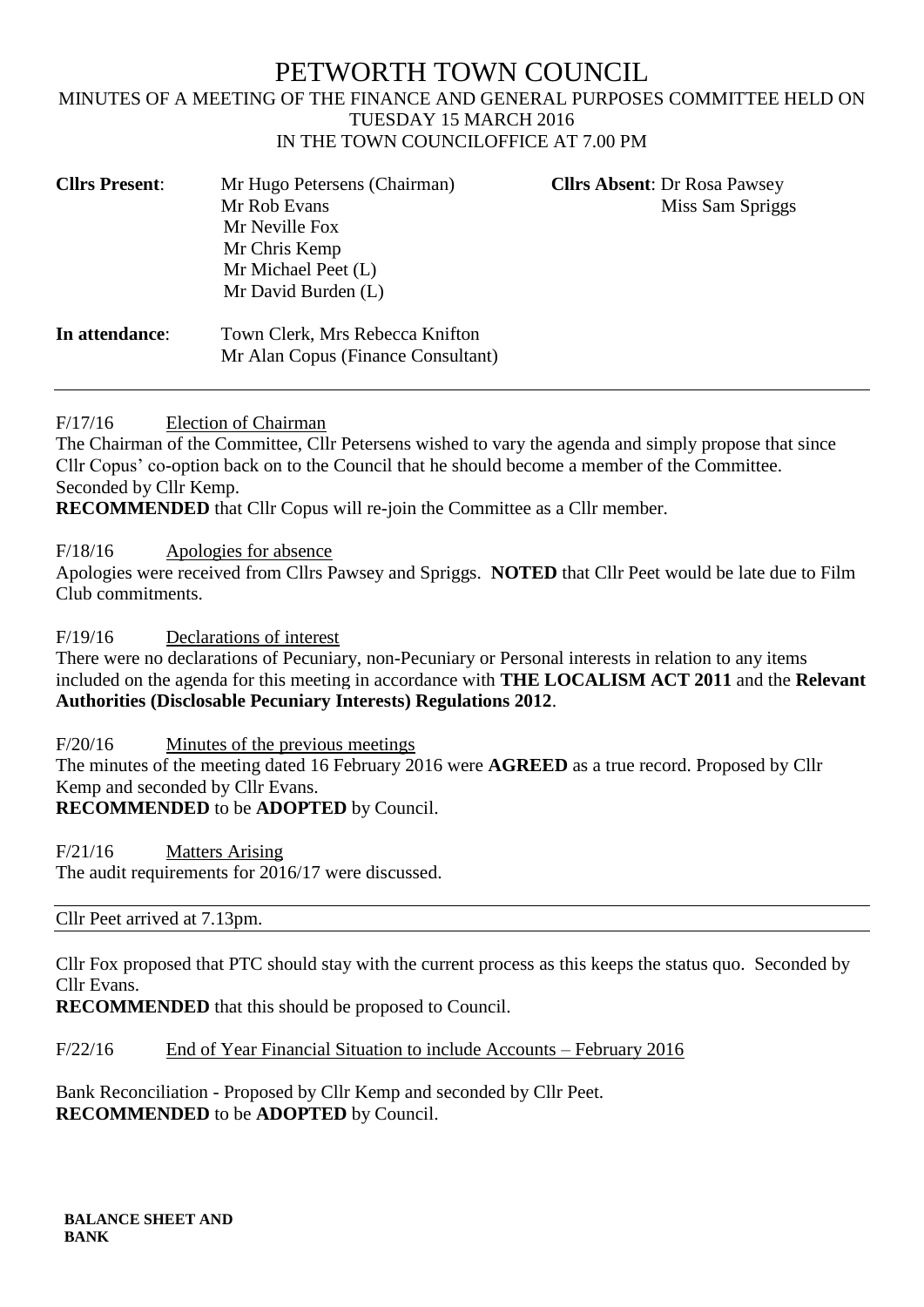| <b>RECONCILIATION</b>                                                 |            |            |
|-----------------------------------------------------------------------|------------|------------|
| Reserve at 1 April 2015 -<br>not allocated                            |            | 4,742      |
| Reserve at 1 April 2015 -<br>N'hood Plan<br>Reserve at 1 April 2015 - |            | 30,533     |
| Allotments                                                            |            | 1,408      |
| Income to date                                                        |            | 89,686     |
| Less: Expenditure to date                                             |            | $-62,807$  |
| Less: Recoverable VAT                                                 |            | $-11,466$  |
| Less: Neighbourhood Plan<br>Plus: Neighbourhood Plan                  |            | $-15,945$  |
| Grant                                                                 |            | 4,700      |
| S <sub>106</sub> receipt                                              |            | 1,049      |
| S <sub>106</sub> spend                                                |            | $-1,049$   |
| <b>PWLB</b> loans                                                     |            | 79,950     |
| Playpark donations                                                    |            | 3,300      |
| New Homes Bonus                                                       |            | 9,257      |
| Playpark spend                                                        |            | $-32,458$  |
| Balance at                                                            | 29/02/2016 | 100,900.68 |

### Playpark balance 60,049 Balances at 29/02/2016 Nat West Current Account 71,631.24 Nat West Deposit<br>Account 29,269.44 **100,900.68**

February's report on payments and receipts and predicted end of year position was presented by Cllr Copus.

**NOTED** that Cllr Copus will liaise with the Clerk to ascertain the full breakdown of allotment payments in this financial year.

The following accounts were **NOTED** and **AGREED**:

| <b>INCOME</b>                   |               |         |                 |
|---------------------------------|---------------|---------|-----------------|
|                                 | Annual        | Actual  | <b>Accruals</b> |
|                                 | <b>Budget</b> | to date | b/f             |
| Precept                         | 81,800        | 81,800  | 0               |
| <b>Support Grant</b><br>Hampers | 4,051         | 4,051   | $\theta$        |
| Common Hire                     | 200           | 100     | 0               |
| Interest                        | 20            | 20      | $\theta$        |
| <b>X</b> mas Event              | 2,500         | 1,793   | $\Omega$        |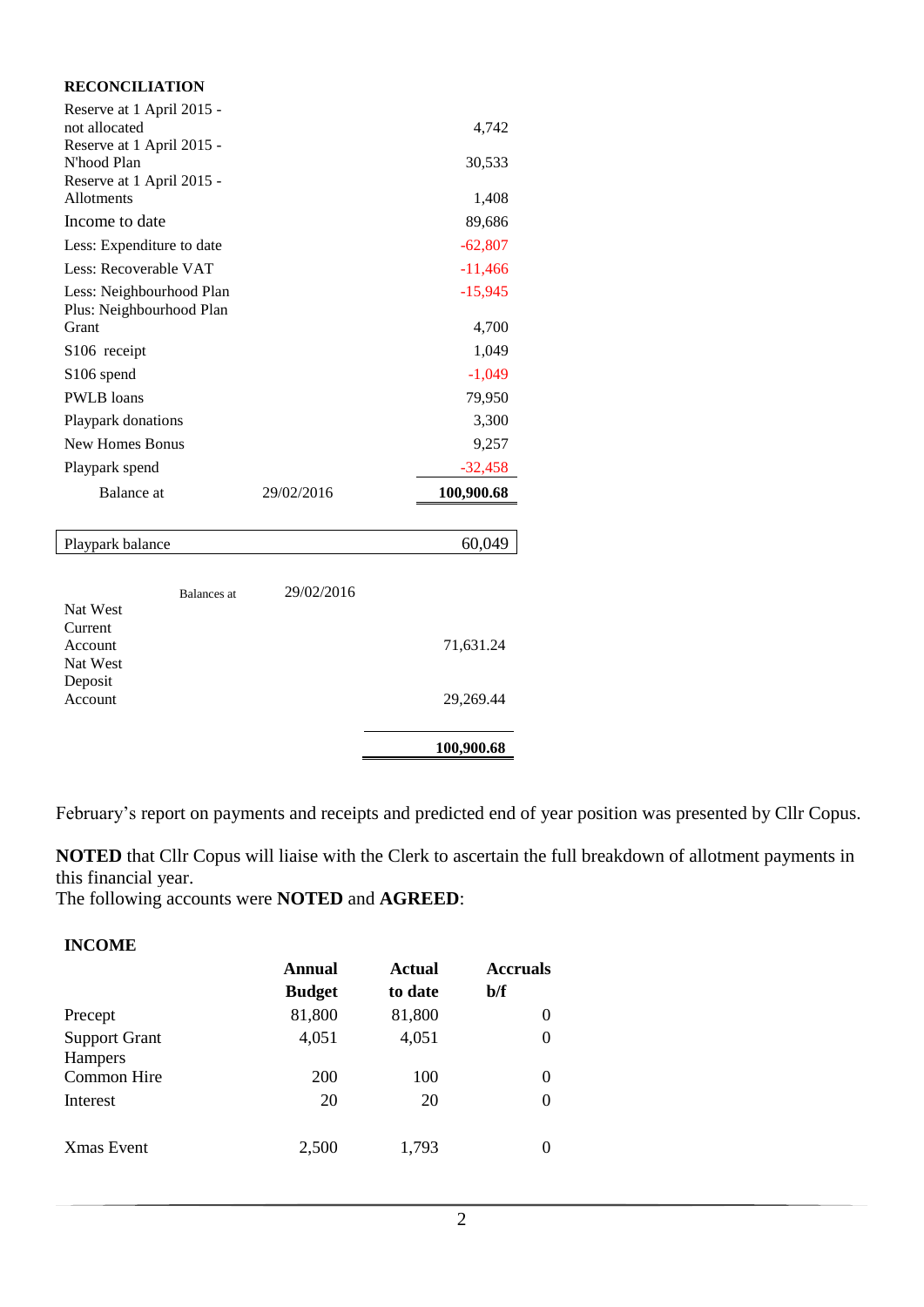| <b>Totals</b>         | 91,171 | 89,686 | $-173$ |
|-----------------------|--------|--------|--------|
| Rents                 | 2,600  | 2,538  | $-793$ |
| Allotment             |        |        |        |
| History               |        | 5      |        |
| Petworth              |        |        |        |
| to PBA                |        | 620    | 620    |
| <b>Petworth Pages</b> |        |        |        |

#### **EXPENDITURE**

|                              | Annual        | Actual  | % Spent |                |
|------------------------------|---------------|---------|---------|----------------|
|                              | <b>Budget</b> | to date |         | Feb            |
| <b>Open Spaces</b>           |               |         |         |                |
| <b>Rosemary Gdns/Hampers</b> |               |         |         |                |
| <b>Com Contract</b>          | 6,000         | 5,970   | 100%    | 498            |
| <b>Rosemary Gardens</b>      |               |         |         |                |
| Maintenance                  | 1,500         | 716     | 48%     | 76             |
| <b>Hampers Common</b>        |               |         |         |                |
| Maintenance                  | 1,200         | 558     | 47%     | 76             |
| Hampers Common Lease         | 300           | 1,096   | 365%    | $\Omega$       |
| Xmas Event - General         | 1,300         | 3,394   | 261%    | 516            |
| Xmax Event - Lighting        | 1,000         | 16      | 2%      | $\Omega$       |
| Hanging Baskets -            |               |         |         |                |
| Maintenance                  | 800           | 973     | 122%    | $\Omega$       |
| Hanging Baskets - Watering   | 1,500         | 1,433   | 96%     | $\Omega$       |
| Planters                     | 100           | 428     | 428%    | $\Omega$       |
| <b>General Maintenance</b>   | 2,000         | 1,283   | 64%     | $\overline{0}$ |
|                              | 15,700        | 15,866  | 101%    | 1,166          |

| <b>Admin</b>                    |        |          |      |                  |
|---------------------------------|--------|----------|------|------------------|
| Office Rent & Service           |        |          |      |                  |
| Charges                         | 6,700  | 6,214    | 93%  | 1,365            |
| Clerk's Salary                  | 20,000 | 18,006   | 90%  | 2,159            |
| <b>Additional Clerk's hours</b> | 3,000  | $\Omega$ | 0%   | 0                |
| Insurance<br>SALC/SLCC          | 3,300  | 2,531    | 77%  | 0                |
| Subscriptions/Contracts         | 1,100  | 824      | 75%  | $\boldsymbol{0}$ |
| <b>Audit Fee</b>                | 1,000  | 974      | 97%  | 674              |
| Office Expenditure              | 1,000  | 1,778    | 178% | 282              |
| Expenses/Postage                | 400    | 197      | 49%  | 54               |
| Comms/IT                        | 500    | 856      | 171% | 141              |
| Office Water                    | 150    | 104      | 69%  | 0                |
|                                 | 37,150 | 31,483   | 85%  | 4,676            |
| <b>Misc</b>                     |        |          |      |                  |
| <b>Grants Awarded</b>           | 3,000  | 2,900    | 97%  | 0                |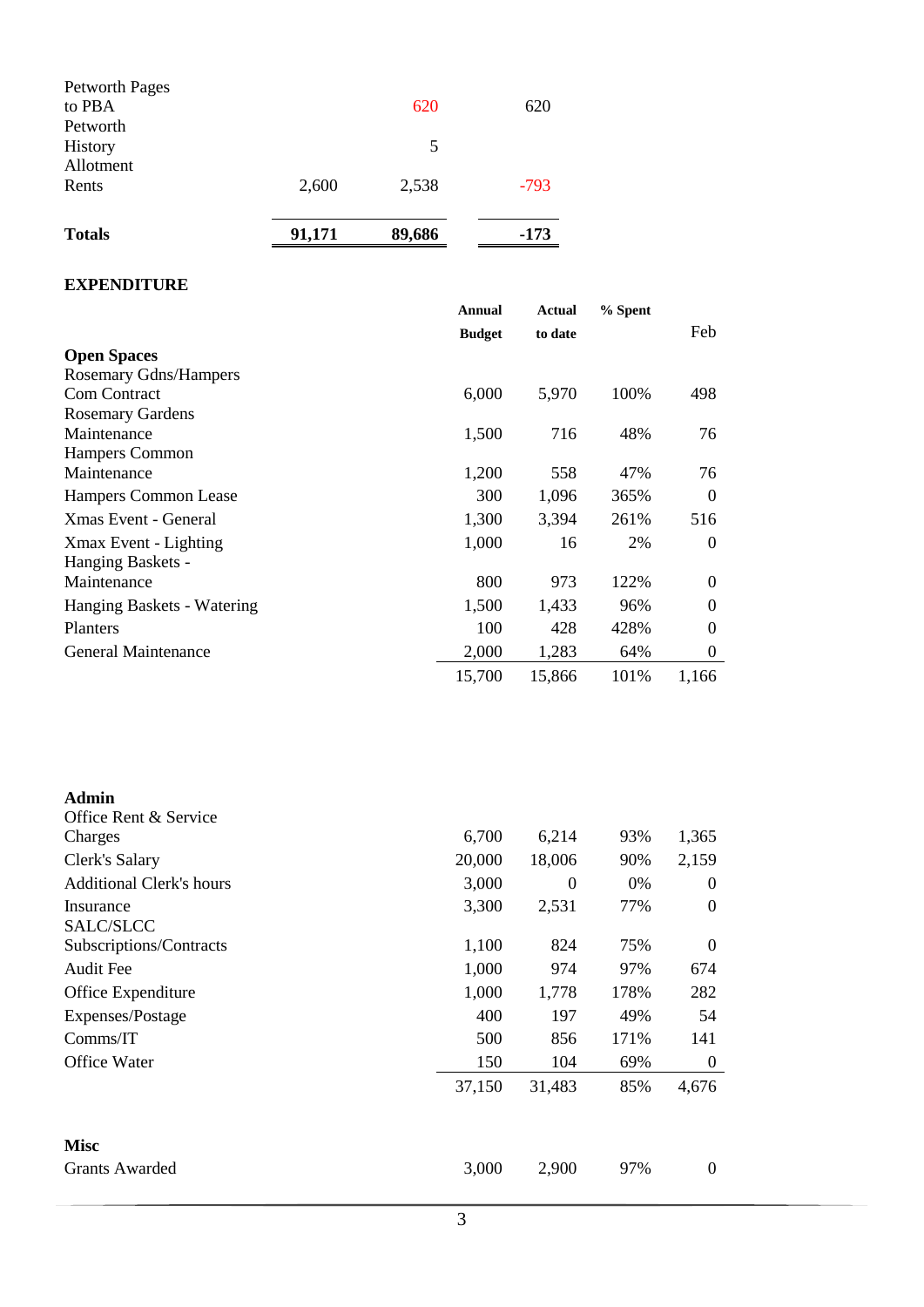| <b>CCTV</b>                   | 5,000  | 5,000            | 100% | $\Omega$         |
|-------------------------------|--------|------------------|------|------------------|
| <b>Street Lighting</b>        | 2,400  | 1,637            | 68%  | $\Omega$         |
| Neighbourhood Planning        | 1,765  | $\boldsymbol{0}$ | 0%   | $\overline{0}$   |
| Web Site                      | 300    | 120              | 40%  | $\Omega$         |
| Church clock                  | 200    | 118              | 59%  | $\Omega$         |
| <b>Local Election</b>         | 2,000  | 1,837            | 92%  | 1,837            |
| Repayment of £50k loan        |        |                  |      |                  |
| for playgrounds               | 6,000  | $\overline{0}$   | 0%   | $\overline{0}$   |
| Repayment of £10k loan        |        |                  |      |                  |
| for skatepark                 | 1,000  | $\theta$         | 0%   | $\theta$         |
| Traffic & roads consultant    | 7,500  | 2,500            | 33%  | $\Omega$         |
| War Memorial                  | 2,000  | $\overline{0}$   | 0%   | $\overline{0}$   |
| Dog Bins                      | 500    | 591              | 118% | 0                |
| Training                      | 2,000  | 1,388            | 69%  | $\theta$         |
| Contingency                   | 2,000  | $-1,953$         | -98% | 15               |
|                               | 35,665 | 14,138           | 40%  | 1,852            |
| Allotments Lease and          |        |                  |      |                  |
| Water                         | 2,000  | 1,248            | 62%  | $\theta$         |
| <b>Allotments Maintenance</b> | 500    | 72               | 14%  | $\boldsymbol{0}$ |
|                               | 2,500  | 1,320            | 53%  | $\mathbf{0}$     |
|                               | 91,015 | 62,807           | 69%  | 7,693            |

### Cllr Burden arrived at 7.30pm.

|        |                                     | Tax & NI                                           |
|--------|-------------------------------------|----------------------------------------------------|
| 55.96  | Neighbourhood Planning              | Expenses for admin<br>Event with Nick Herbert MP - |
| 20     | Training                            | Expenses for refreshments                          |
| 467.83 | Office Expenditure                  |                                                    |
| 136.37 | Office Rent & Service Charges       | 1.11.15 to 31.10.16<br><b>Building Insurance</b>   |
| 4404   | <b>NEXUS</b><br>SALC/SLCC           | Consultancy fees                                   |
| 830.99 | Subscriptions/Contracts             | 1.4.16 to 31.3.17                                  |
| 697.5  | Rosemary Gdns/Hampers Com Contract  | inc £200 Jubilee walk                              |
| 78     | Training                            | Becca                                              |
| 182.40 | <b>Rosemary Gardens Maintenance</b> | <b>ROSPA</b><br>legal advice re                    |
| 460.8  | Contingency                         | skatepark                                          |
| 50     | <b>Xmas Event - General</b>         | Hire of Hall for the Xmas event                    |
| 5880   | War Memorial                        |                                                    |
| 400    | <b>Allotments Maintenance</b>       | Clearance of allotment plots                       |
| 400    | Contingency                         | De-fib                                             |
| 374.40 | Hampers Common Maintenance          | Fencing                                            |
|        | 526.41                              | Invoices for approval<br>Clerk's Salary            |

The above invoices were proposed by Cllr Evans and seconded by Cllr Peet.